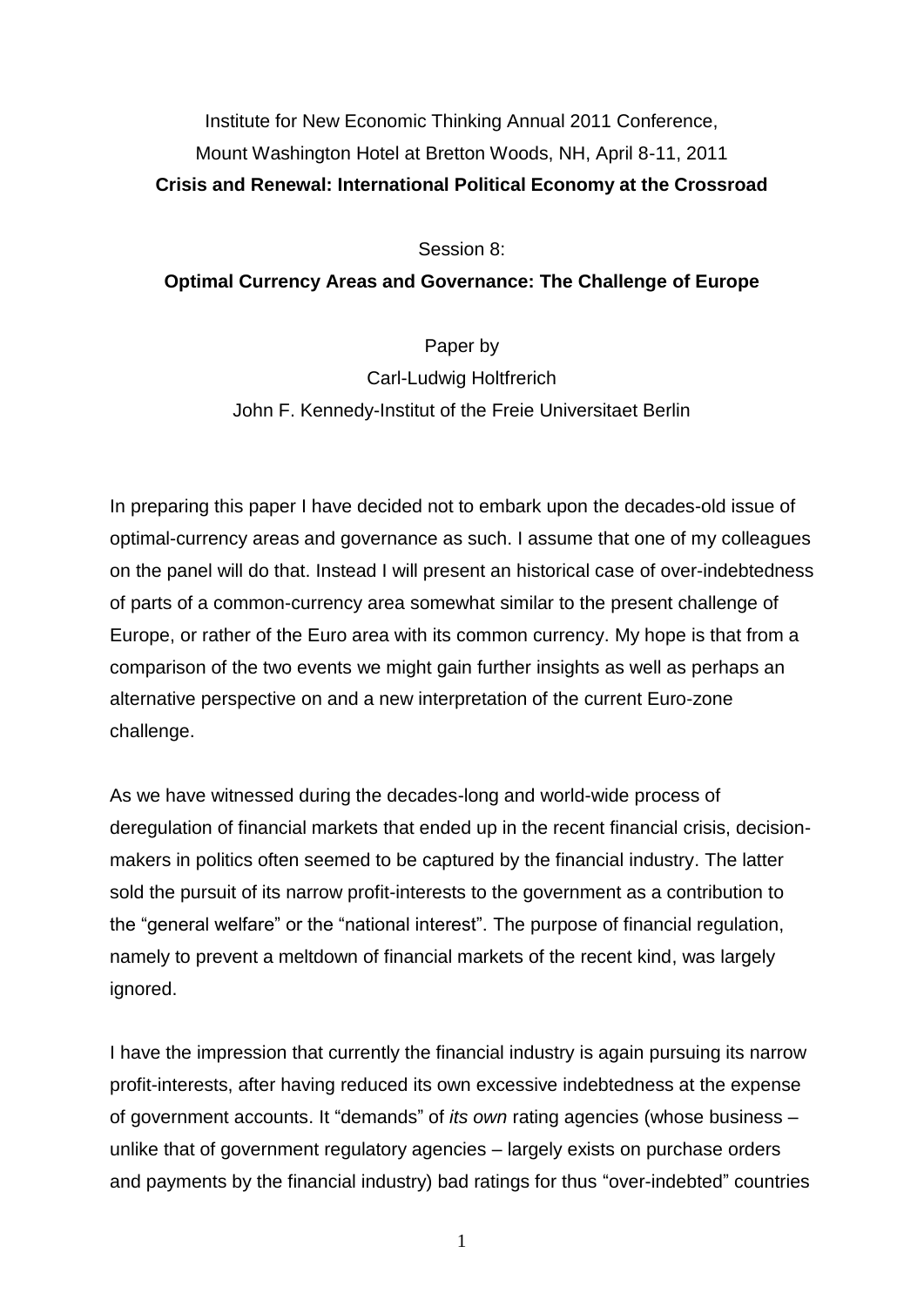like Greece, Ireland, perhaps also Portugal and Spain, and may be even Italy. Is this a conspiracy theory? Just look at how the U.S. financial industry "cooperated" with the leading rating agencies to induce them to rate "structured investment vehicles" containing mainly securitized subprime loans with AAA. The outbreak of the financial crisis in the summer of 2007, followed by the severest depression of the real economy since the 1930s after the Lehman crash of September 2008, revealed those AAAs to have been at best a grave misjudgment, at worst the outcome of willful deceit resulting from a collusion of the rating agencies with their customers in the U.S. financial industry. In any case the reputation of the leading Anglo-Saxon rating agencies has been so badly impaired that I hesitate to trust their bad ratings for Greek, Irish, Portuguese or Spanish government bonds. Couldn't it be that their ratings serve to push already elevated rates of return on government bonds of some countries more weakened by the depression than others even higher, and this precisely in a situation in which financial institutions can tap funds of their central banks at historic lows (Fed: zero percent, ECB: one percent)?

For the bad-rated countries there is, of course, the mechanism of self-fulfilling prophesy at work. In as much as capital investors still believe in the ratings, they demand higher rates of return for investing in Greek and Irish government bonds. And when, as a result of that, the spread between German and Greek or Irish government bonds rises to six or more percentage points, the bad ratings have fulfilled their prophesy and have served the profit-interests of the financial industry well. Prior to the outbreak of the financial crisis the AAA-rating for "structured investment vehicles" containing subprime loans over many years served the same purpose, but in the opposite direction: It was a misjudgment not toward the dark, but toward the bright side. All the while these were sold world-wide, and as I have read in Michael Lewis' recent book, to a great extent to "Duesseldorf"/Germany<sup>1</sup>, namely to the Industriekreditbank (IKB) and the Westdeutsche Landesbank. These were and are still both in public ownership which might explain why both of them trusted the rating agency's AAA blindly.

If you think that I have fallen victim to a conspiracy theory, consider this: A market economy with the means of production in private ownership is always driven by

<sup>1</sup> Michael Lewis, *The Big Short. Inside the Doomsday Machine*, New York: Norton: 2010.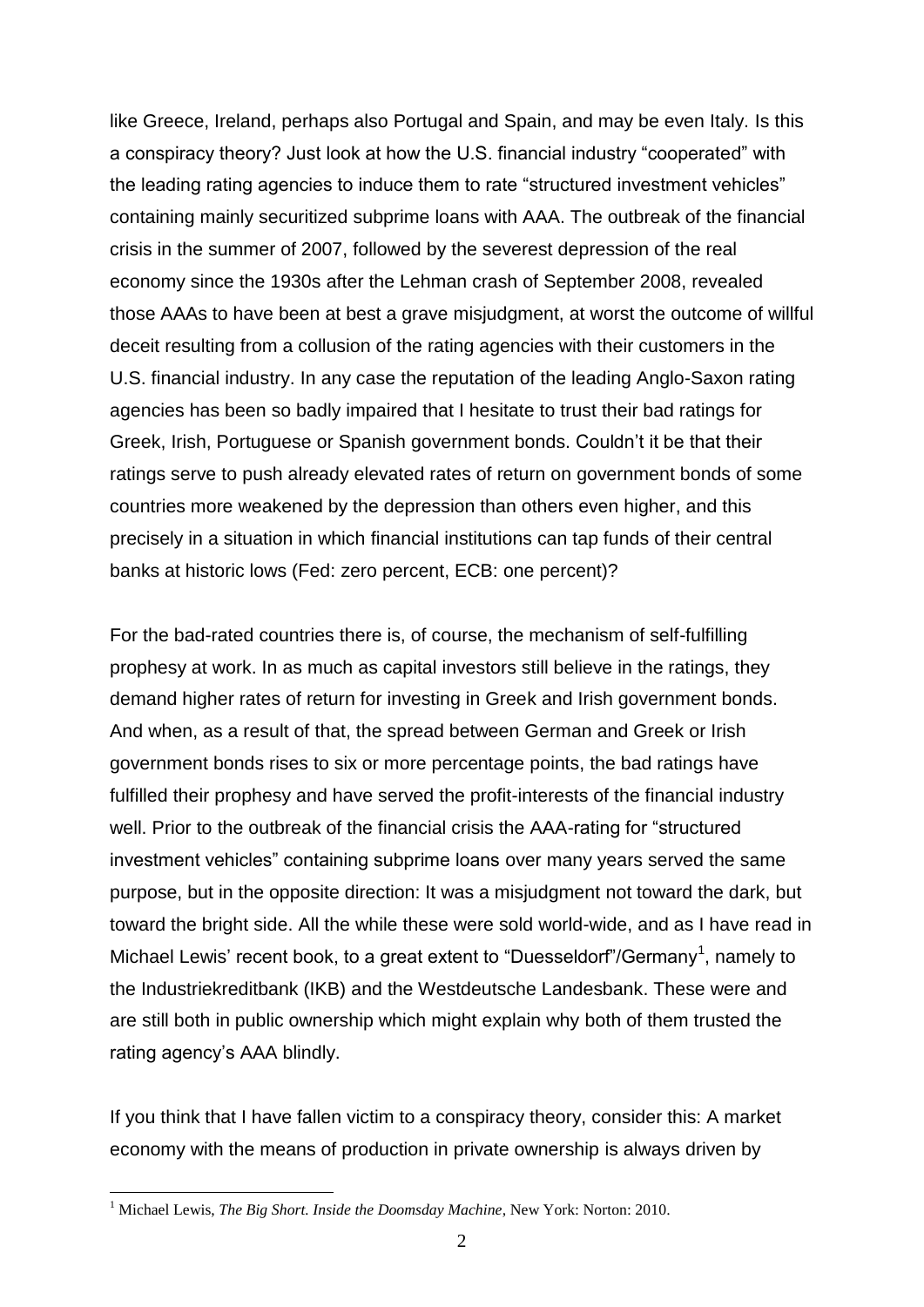individual economic interests exploiting market opportunities. If these allow a company to build up and hold on to a profit-maximizing monopoly position, this will definitely emerge unless competition policy by a government agency prevents it. If such antitrust regulation would be entrusted to a private agency financed by the regulated business sector, it would inevitably create an incentive for collusion and kickbacks on both sides, because both are profit-maximizers. However, when the regulating function is entrusted to a government agency, only the regulated businesses are profit-maximizers. This provides a much weaker incentive for collusion and kickbacks, because on the agency side the temptation is restricted to individual civil servants who are willing to put their employment at risk on grounds of corruption charges.

The financial sector is unique in its degree of deregulation. New financial products, like those on the derivative market, which were outlawed before financial deregulation started in the 1970s, are nowadays not even screened for their safety by a government regulatory agency before they are marketed. Private rating agencies have taken over. Even legislative or central-bank statutes refer to their rating scales to define what financial institutions and central banks are allowed to hold in their portfolios.

Deregulation in other sectors of the economy has also taken place. But as opposed to the financial sector it did not go as far as throwing out the baby with the bath water. Supervising hygiene in restaurants is not an activity entrusted to a private business financed by restaurant owners. It is, of course, a public responsibility. Would you want to eat there otherwise? Or in aviation, would you feel safe traveling on an airplane, if the airlines themselves – as opposed to the U.S. Federal Aviation Agency (FAA) - had created and would finance their own regulatory agency for the inspection of their safety? What about the safety of house construction, of meat production, of toys etc. etc.? Would you feel safe, if private agencies, each one financed by the respective industry, rather than government agencies would inspect and rate them?

But by decades-long persistent "drilling of hard boards" (Max Weber) the financial industry, together with its rating agencies, has captured governments. Even in Germany, the social-democratic government of Chancellor Gerhard Schroeder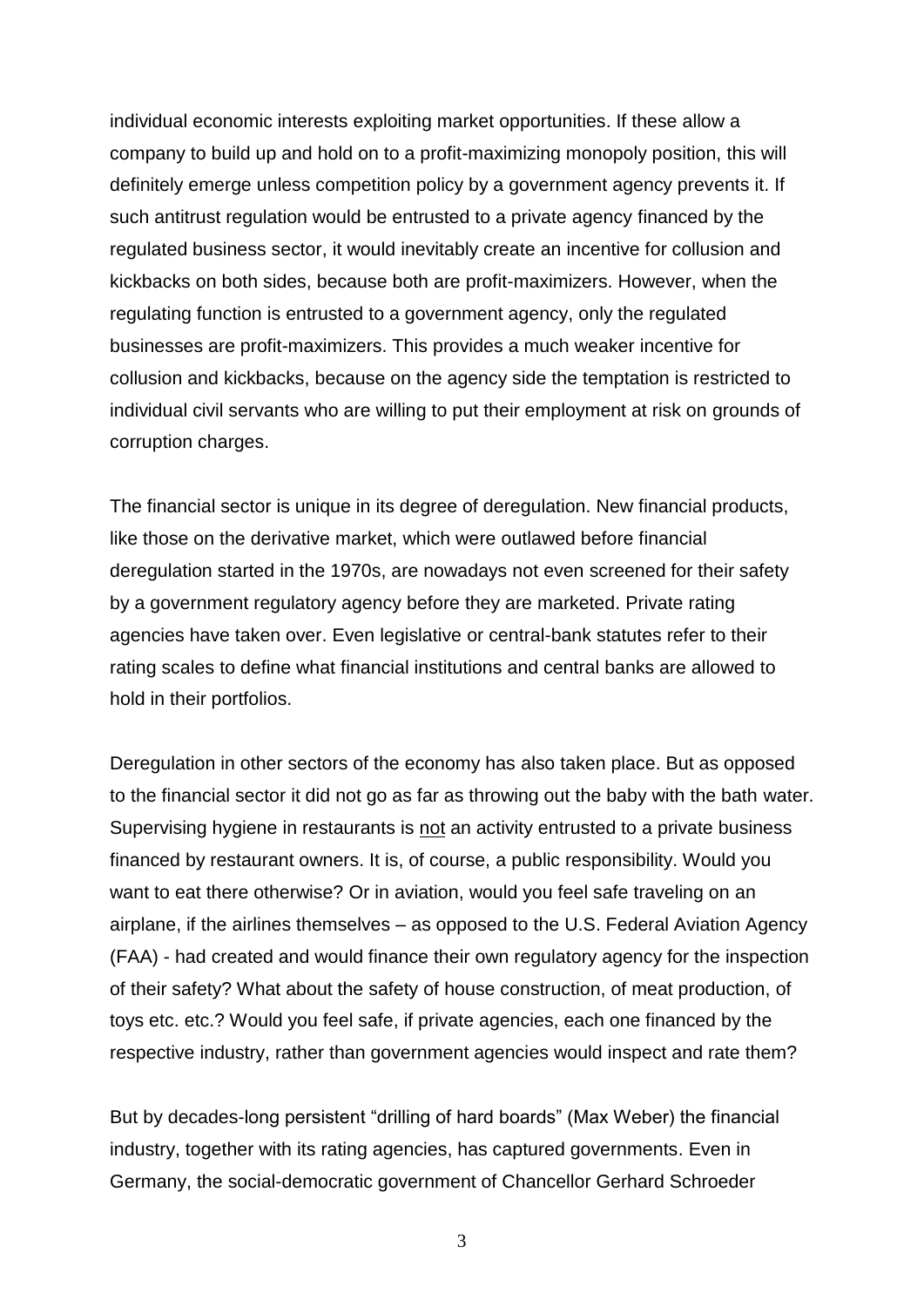(1998-2005) fell victim to the birdcalls of the financial industry for more financial deregulation. International competition of financial institutions in our globalized world obviously triggered *a race to the bottom*.

Today we are steeped into a public discourse about government indebtedness that likewise seems to be shaped by the profit-interested financial industry. Therefore, it is all the more important to search for economic-history examples of similar events in order to be able to judge the consequences independently of what rating agencies and politicians assume these days. The similar historical case that I chose is the debt crisis of some states of the U.S. in the 1840s. This case is not dealt with in Kenneth Rogoff's and Carmen Reinhart's timely book *This Time is Different*. <sup>2</sup> As one of the earliest financial crises in the U.S., it is not only a part of standard U.S. economichistory textbooks. But since the 1990s it has also attracted the attention of some U.S. economic historians to test different explanations of sovereign debt crises. Research on the question why and under what circumstances sovereign states defaulted in the 1840s promised to shed new light on third-world debt crises of the recent past.<sup>3</sup>

I will draw on this research and some older literature to address a different set of questions with relevance to the subject of this panel: Do defaults of a minority of fiscally and financially (in terms of chartering, subsidizing and regulating banks) sovereign states within a monetary union endanger the stability of the common currency and the creditworthiness of the non-defaulting states (and of the central government) of that union? Is a rescue operation necessary to prevent harm from the non-defaulters? Whose interest is being served if the central government or the fiscally and financially sound member states rescue the debt-ridden states from default?

<sup>2</sup> Carmen M. Reinhart/Kenneth S. Rogoff. *This Time is Different. Eight Centuries of Financial Folly*, Princeton UP, 2009.

<sup>&</sup>lt;sup>3</sup> William B. English, "Understanding the costs of sovereign defaults: American state debts in the 1840's". *American Economic* Review 86 (1996), pp. 259-275. Arthur Grinath III/John J. Wallis/Richard E. Sylla, "Debt, default and revenue structure: the American state debt crisis in the early 1840s", NBER, Historical Paper 97, March 1997. Richard Sylla/John J. Wallis, "The anatomy of sovereign debt crises: lessons from the American state defaults of the 1840s", *Japan and the World Economy* 10 (1998), pp. 267-293 (This is a revised version of the preceding paper). John J. Wallis/Richard E. Sylla/Arthur Grinath III, "Sovereign debt and repudiation: the emerging-market debt crisis in the U.S. states, 1839-1843", NBER, Working Paper 10753, September 2004. An older article: Charles P. Howland, "Our repudiated state debts", *Foreign Affairs* 6 (1928), pp. 395-407.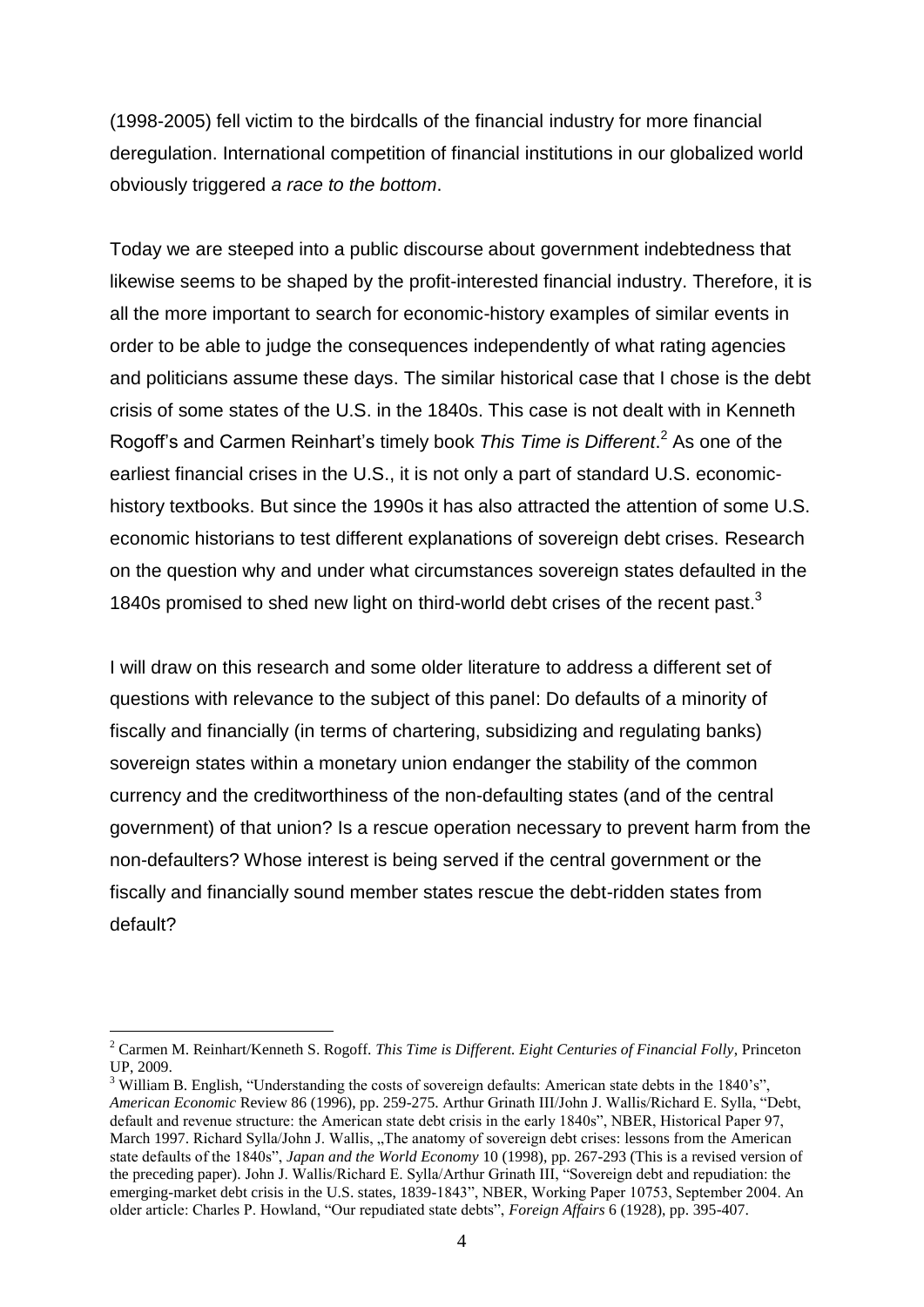I think it is needless to recount to this audience what happened to some members of the Euro zone and how the others reacted politically after the Greek debt crisis broke loose at the beginning of 2010 and the Euro allegedly moved into a danger zone. However, as to the American state defaults of the 1840s some information is apposite.

After "one of the longest and most severe depressions that this country has ever experienced" had started to develop in March 1839, $4$  in conjunction with the cessation of British capital exports to the U.S., $<sup>5</sup>$  eight states (Arkansas, Illinois,</sup> Indiana, Louisiana, Maryland, Michigan, Mississippi, and Pennsylvania) out of a total of 26 states of the Union and the then still territory of Florida defaulted on their government bonds between 1841 and 1843. By 1841 19 states and two territories had issued bonds. This means that 50 percent of the indebted territories did, but that the majority of indebted states did not default. Borrowing was almost exclusively undertaken for the purpose of financing infrastructure projects in transportation, such as canals, turnpikes and railroads, or – especially in the Southern states – for the founding and financing of state-chartered banks.

During the depression the bond market dried up, in the U.S. and abroad. Therefore, many of the infrastructure projects remained incomplete and did not generate revenue. And many of the state banks failed.<sup>6</sup> State governments had supported their founding by purchasing a part of their stock in return for their own bond issues, which would be sold by the banks to investors in financial centers on the East coast or in London in order to raise the necessary liquid funds for running their normal banking operations. As these banks had been mostly land banks, the bulk of the assets had consisted of mortgage claims on plantation and farm land, at the start from selling stock to planters and farmers, thereafter from financing their current business and their investments in additional land purchases.<sup>7</sup> The depression had triggered a sharp and protracted fall in federal land sales and in the value of land as well as the prices of crops, which rendered mortgage debtors unable to service their debts.

<sup>4</sup> Leonard P. Ayres, *Turning Points in Business Cycles*, New York: Macmillan, 1940, Reprint: New York: Augustus M. Kelley, 1969, pp. 18-19. For the causes of the depression in detail see Peter Temin, *The Jacksonian Economy*, New York: Norton, 1969, pp. 148-171.

<sup>5</sup> Leland H. Jenks, *The Migration of British Capital to 1875*, London: Nelson, 1963, p. 96; for an overview of the boom and bust of British capital exports to the U.S. see pp. 65-108.

 $^6$  English, "Understanding ...", pp. 261-264.<br><sup>7</sup> Jenks, *Migration* ..., pp. 75-76.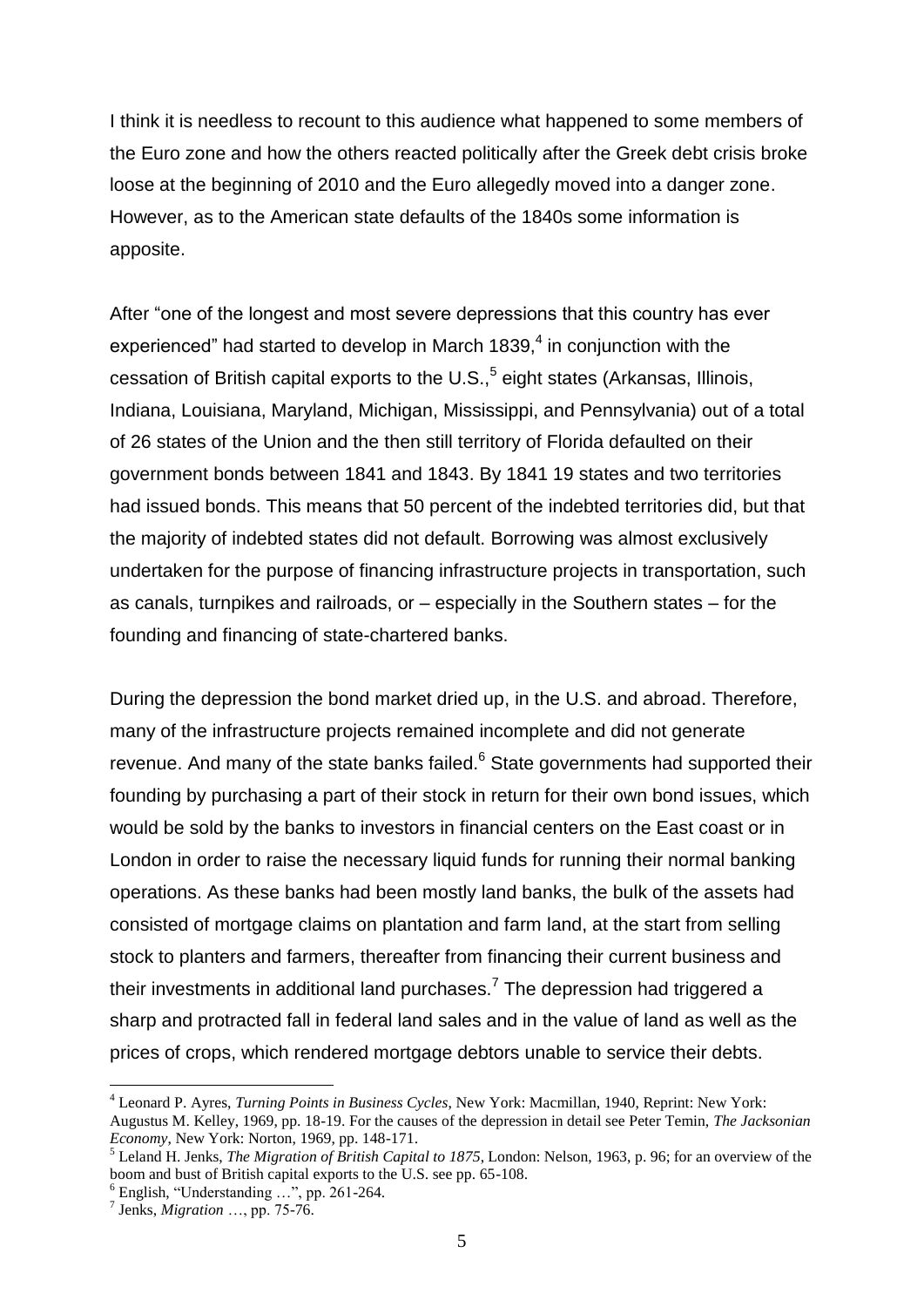Expected property tax increases to back up the debt service on the bonds of state governments had also not materialized. $^8$ 

A very large fraction of state-debt creditors were residents of other states and of other countries, primarily Great Britain, where especially Baring Brothers and Rothschilds had marketed such bonds to private investors.<sup>9</sup> Smaller amounts of state bonds were also held in Holland and France.<sup>10</sup> By the end of the decade four states and the then (since March 1845) state of Florida had repudiated all (Mississippi and Florida) or part of their debts (Arkansas, Louisiana, and Michigan). Of the other four states two (in the Mid-Atlantic: Pennsylvania 1845 and Maryland 1848) resumed their debt service fully including interest payments on their arrears, while the other two (in the Midwest: Indiana 1847 and Illinois 1846) reached settlements with their creditors who agreed to a cancellation of interest payments on arrears in exchange for resumption. State debt in relation to gross state product in 1840/41 averaged only 9 percent in the non-defaulting states, but 26 percent in those that defaulted temporarily and 36 percent in those that partially repudiated their debts. Of the two that repudiated completely only one fits into this pattern, namely Florida with its extremely high ratio of 77 percent, while Mississippi with only 16 percent is an outlier.<sup>11</sup>

The quotation of the bonds of the defaulting states fell dramatically. In the cases of Indiana and Pennsylvania their yield to maturity has been calculated as a proxy for their effective rate of interest. With nominal interest rates of usually six percent and effective rates mostly lower, the yield to maturity of Indiana bonds peaked at nearly 32 percent shortly after the outbreak of the crisis and the yield of Pennsylvania bonds at about 17.5 percent. Even after these had come down again by the mid-1840s, their spread over the yield of U.S. Treasury bonds during the second half of the 1840s remained at around 8 percentage points in the case of Indiana and at 4

<sup>&</sup>lt;sup>8</sup> This, in a nutshell, is the main explanation of the defaults in western und southern states in the paper of Wallis/Sylla/Grinath III, "Sovereign debt …".

<sup>9</sup> Reginald C. McGrane, *Foreign Bondholders and American State Debts*, New York: MacMillan, 1935, p. 9.  $10$  For details on the structure of holders of bonds of the most indebted state, Pennsylvania, see McGrane, *Foreign Bondholders …*, p. 71, footnote 15. For this and other defaulting states' share of foreign bondholders and of the foreign currency denomination see: English, "Understanding …", p. 261. For the role of Baring Brothers and other London and continental banks see Ralph W. Hidy, *The House of 'Baring in American Trade and Finance. English Merchant Bankers at Work 1763-1861*, Cambridge, MA: Harvard UP, 1949, passim.  $11$  Ibid., pp. 263-267. As to the reason for Mississippi's default with eventual repudiation see Wallis/Sylla/Grinath III, "Sovereign debt …", pp. 7, 14-15.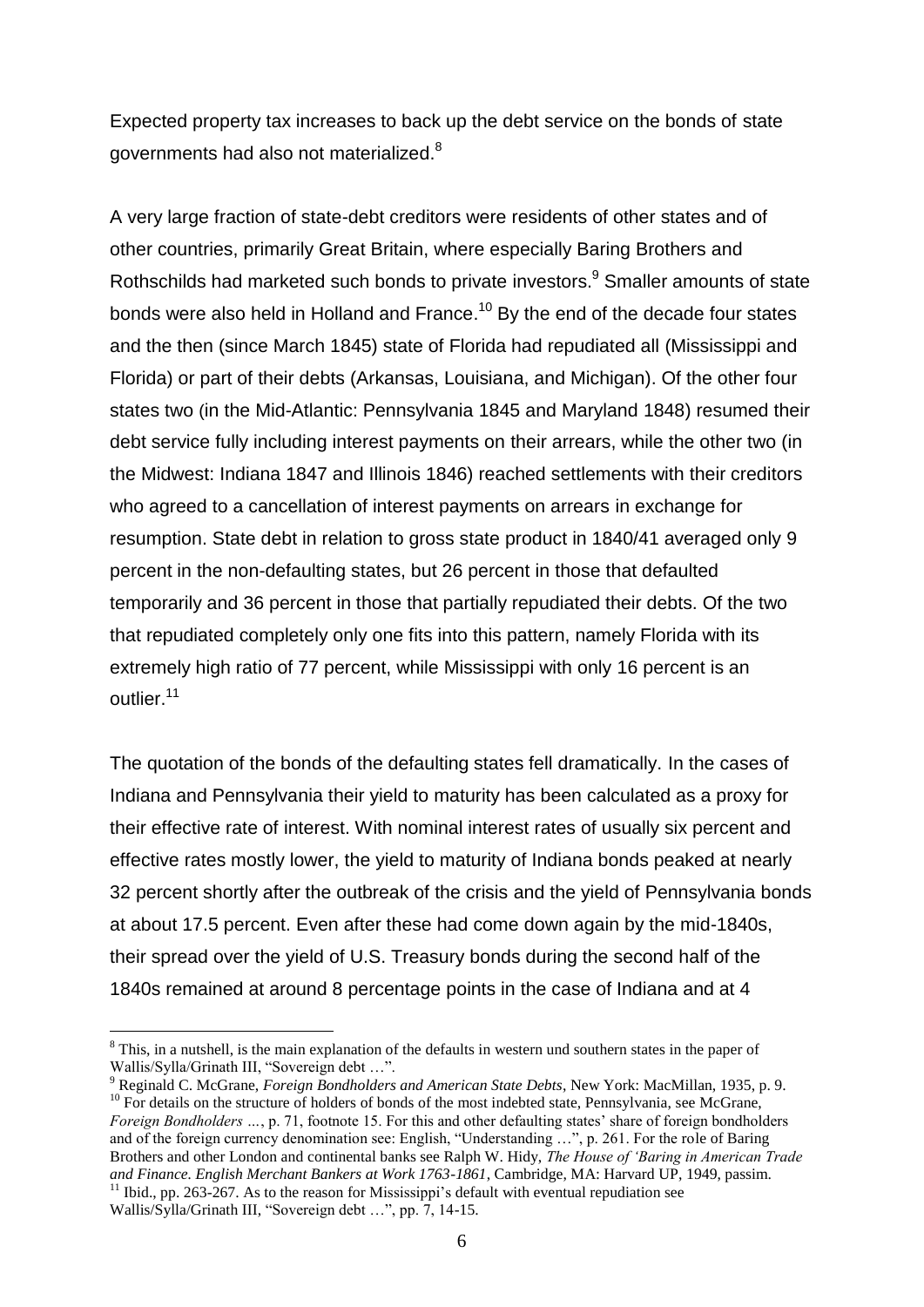percentage points in the case of Pennsylvania, before they came further down since the end of the  $1840s$ .<sup>12</sup> The yields of bonds of non-defaulting states, such as Massachusetts, or of local governments, such as Boston, were not affected by the financial crisis, U.S. Treasury bonds only slightly in 1842. $^\mathrm{13}$ 

In 1840 Baring Brothers in London and other European banks had urged the U.S. government to assume the debts of the states.<sup>14</sup> The federal government had done this in 1790 immediately after the U.S. had been founded. Acting in concert, European merchant and investment bankers tried again to exert pressure on Washington to assume the state debts by refusing to market U.S. bonds in 1842.<sup>15</sup> Thereafter, a Congressional House committee investigated the issue and also recommended the assumption of state debts in March 1843. The report was approved by the House and tabled for further legislation, but it failed in the Senate.<sup>16</sup> Neither did the U.S. government get involved nor the British government when pressured by British investors to do so.<sup>17</sup> After having generated copious revenue from the sale of Western land, the U.S. government had been debt-free 1835-1837 for the first and only time in history. It had even been distributing surpluses to the states on a per-capita basis in 1837. In 1841 its debt stood at only 5 million dollars. As against that the states had accumulated an aggregate debt of over 200 million

<sup>&</sup>lt;sup>12</sup> English, "Understanding ...", pp. 269-270. For a description of the sources of the data see ibid., p. 273. <sup>13</sup> Sidney Homer/Richard Sylla, *A History of Interest Rates*, 3<sup>rd</sup> ed., New Brunswick, NJ: Rutgers UP, 1996, pp. 287, 304. The same data are also presented in Table Cj1192-1197: Long-term bond yields: 1798-1997, contributed by John A. James/Richard Sylla in chapter Cj of *Historical Statistics of the United States, Earliest Times to the Present: Millennial Edition,* edited by Susan B. Carter, Scott Sigmund Gartner, Michael R. Haines, Alan L. Olmstead, Richard Sutch, and Gavin Wright. New York: Cambridge University Press, 2006. Available online. However, in states that narrowly avoided default, like New York and Ohio, bond yields did jump upward. See Sylla/Wallis, "The anatomy…, p. 269 and figure 4 on p. 285 showing the average monthly yields of New York, Ohio, and Kentucky state bonds, as reported by Ayres, *Turning Points …*, Appendix A and D.

<sup>14</sup> Jenks, *Migration* …, p. 105. McGrane, *Foreign Bondholders* ..., p. 23.

<sup>15</sup> Jenks, *Migration* …, p. 106.

<sup>16</sup> Benjamin U. Ratchford, *American State Debts*, Durham, NC: Duke UP, 1941, pp. 100-104. McGrane, *Foreign Bondholders* ..., pp. 34-40. Paul Studenski/Herman E. Krooss, *Financial History of the United States*, 2nd ed., New York: McGraw-Hill, 1963, p. 131. Margaret G. Myers, *A Financial History of the United States*, New York: Columbia UP, 1970, p. 145-146.

<sup>17</sup> Reasons for the refusal of the British government are given in McGrane, *Foreign Bondholders* …, pp. 53-54, 202. Jenks, *Migration* …, pp. 115-125.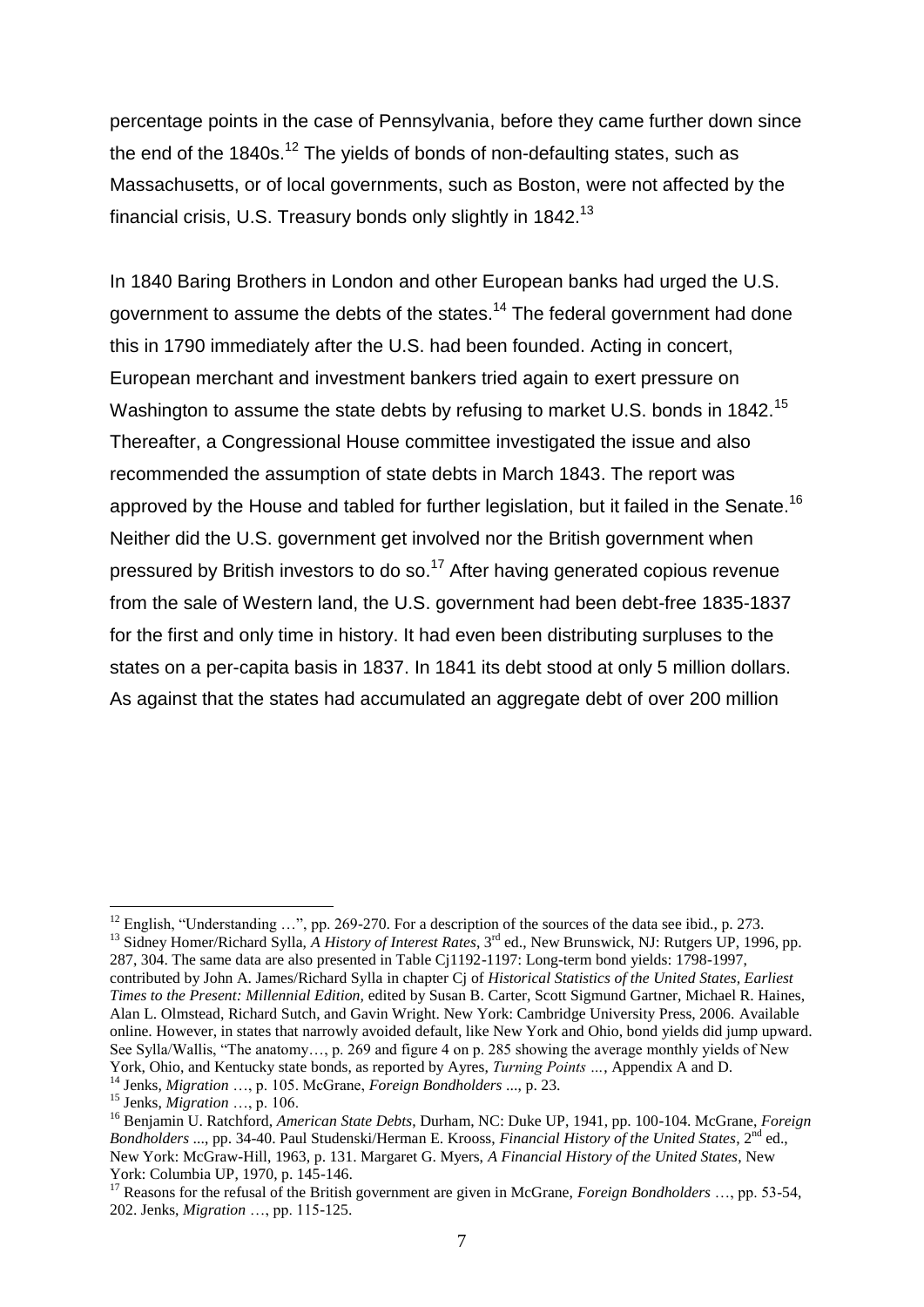dollars in 1841.<sup>18</sup> This is about 11 percent of an estimated U.S. GNP of 1.9 billion dollars.<sup>19</sup>

Did the state debt crisis endanger the stability, not to speak of the existence, of the U.S. dollar? It is true that the dollar in the  $19<sup>th</sup>$  century was legally on a bimetallic standard. But the U.S. Coinage Act of 1834 changed the parity between gold and silver in such a way that – compared to their market prices – gold instead of silver was from then on overvalued. This – according to Gresham's Law - put the U.S. on an effective gold standard. The dollar was thus tied to the world's key currency, the British pound sterling, via fixed exchange rates (between the so-called gold points). However, during periods of a "paper standard" the gold points became inoperative and the exchange rate could fluctuate widely. One such period lasted from May 10, 1837 to March 17, 1842.<sup>20</sup> Thus the dollar-sterling-exchange rate was free to fall in 1841. It would have happened, if the state-debt crisis would have had any effect on the external stability of the dollar. But in 1841 the exchange rate was as stable as in the years before and after. $21$ 

This leads to the following questions: Are we really sure that the lowering (to use an appropriate neutral term in contrast to "weakening" or "depreciating") of the Euro exchange rate in the first half of 2010 was actually caused by the Greek and Irish debt crises? Or was it only attributed to or blamed on these crises by interested parties in order to urge EU governments to prevent default and repudiation at the expense of investors in bonds of those countries? Could the Euro-dollar exchangerate changes not have been a reflection of the different fiscal and monetary policy mix in the U.S. and the Euro area in combating the financial crisis? Have a look at the

<sup>&</sup>lt;sup>18</sup> This figure is given in English, "Understanding ...", p. 272. For 1840 Sylla/Wallis ("The anatomy..., p. 269) report the sum of 171 million dollars. But this is close to the figure of 175 million dollars for 1838 as specified in the *Tenth Census of the United States*, 1980, vol. 7, p. 523, cited in Myers, *Financial History,…*, p. 143. Myers (p. 144) reports an "estimated 200 million dollars" for 1840. Slightly higher official figures as of September 1841 are reported in Ratchford, *American State Debts*, p. 80.

<sup>&</sup>lt;sup>19</sup> The GNP figure was estimated as an average for the period 1839-1848 by Robert E. Gallman, "Economic growth and structural change in the long nineteenth century", in: Stanley L. Engerman/Robert E. Gallmann (eds.), *The Cambridge Economic History of the United States*, vol. 2: *The Long Nineteenth Century*, Cambridge UP 2000, p. 7.

<sup>20</sup> Lawrence H. Officer, "Exchange Rates", in chapter Ee of *Historical Statistics of the United States, Earliest Times to the Present: Millennial Edition,* edited by Susan B. Carter, Scott Sigmund Gartner, Michael R. Haines, Alan L. Olmstead, Richard Sutch, and Gavin Wright. New York: Cambridge University Press, 2006. Available online.

<sup>21</sup> Ibid., Table Ee615-620: Dollar-sterling exchange rates: 1791-1914.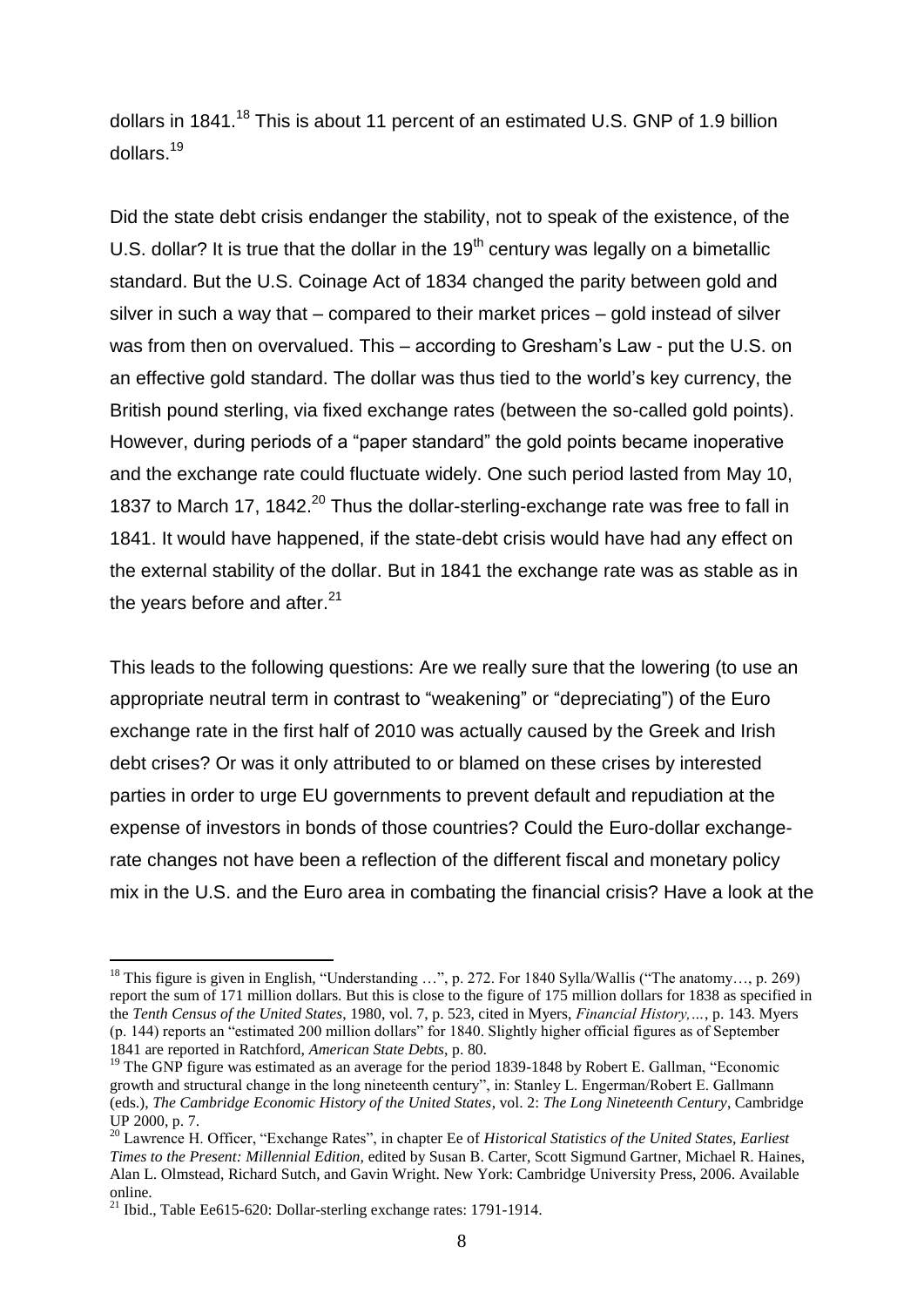Euro exchange rate since January 2010 (Figure)! ECB president Jean-Claude Trichet has – in my view correctly - been denying until today that a Euro crisis exists.

In conclusion, what are the main differences and similarities between recent events in the Euro area and the American state defaults of the 1840s?

## *Differences:*

- There was political union with a central government then, not in the EU today.
- The size of government and the share of tax revenue in GNP were much smaller during the  $19<sup>th</sup>$  century than today.
- During the 1840s in contrast to today, the defaulting states were not rescued by the federal government or by other non-defaulting states. They either resumed debt service out of their own revenue or burdened their creditors with partial or even total losses by negotiating settlements or by outright repudiation.

## *Similarities:*

- With relevance to the subject of optimal currency areas now and then, Wallis/Sylla/Grinath III asserted that around 1840 "The distinct regional patterns – northeast, northwest, and south – of the debt crisis and of regional responses to it imply to us that the United States at that time, although under one federal government, was less a nation or country in the usual sense, and more akin to an empire of different geographic and economic regions at different stages of development."<sup>22</sup> With arguably less economic diversity in the Euro area today, the centuries-old untouched existence of the U.S. dollar falsifies the proposition that the Euro area is not an optimal currency area.
- The public expenditure share of American state and local governments in the 19<sup>th</sup> century was larger than that of the federal government. It is true that the reverse holds for the U.S today. But with no central government and with rather small central funds on the EU level, the situation in the Euro area is similar to the 1840s in the U.S. with its fiscal federalism then. As the current

<sup>1</sup>  $^{22}$  Wallis/Sylla/Grinath III, "Sovereign debt ...", p. 26.